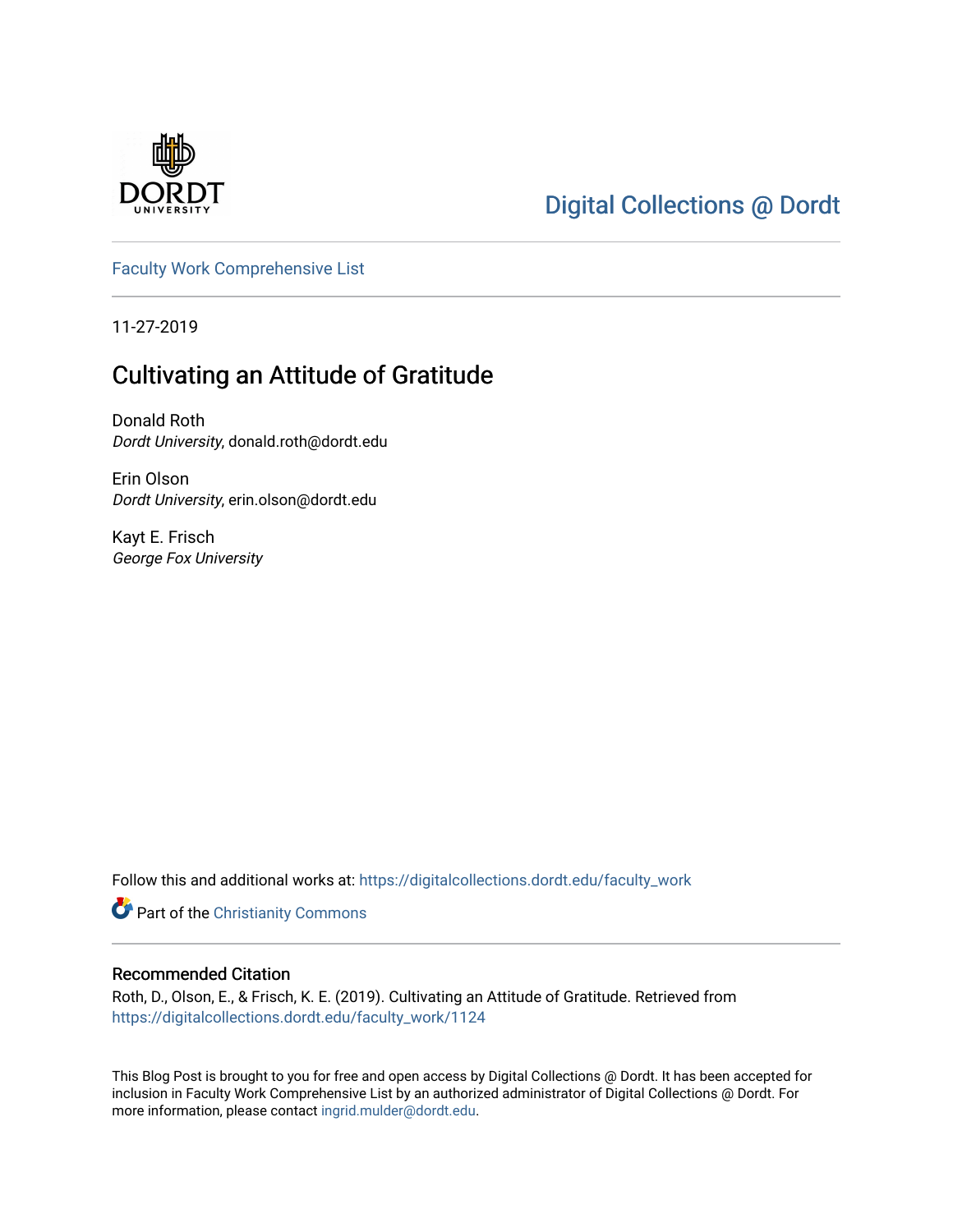## Cultivating an Attitude of Gratitude

#### Abstract

"Everything that we do in our lives should be rooted in our thankfulness for the immense gifts we receive from our God."

Posting about practicing gratefulness from In All Things - an online journal for critical reflection on faith, culture, art, and every ordinary-yet-graced square inch of God's creation.

<https://inallthings.org/cultivating-an-attitude-of-gratitude/>

#### Keywords

In All Things, attitude, gratitude, contentment, prayer, family

#### **Disciplines**

**Christianity** 

#### **Comments**

[In All Things](http://inallthings.org/) is a publication of the [Andreas Center for Reformed Scholarship and Service](http://www.dordt.edu/services_support/andreas_center/) at Dordt [University](http://www.dordt.edu/).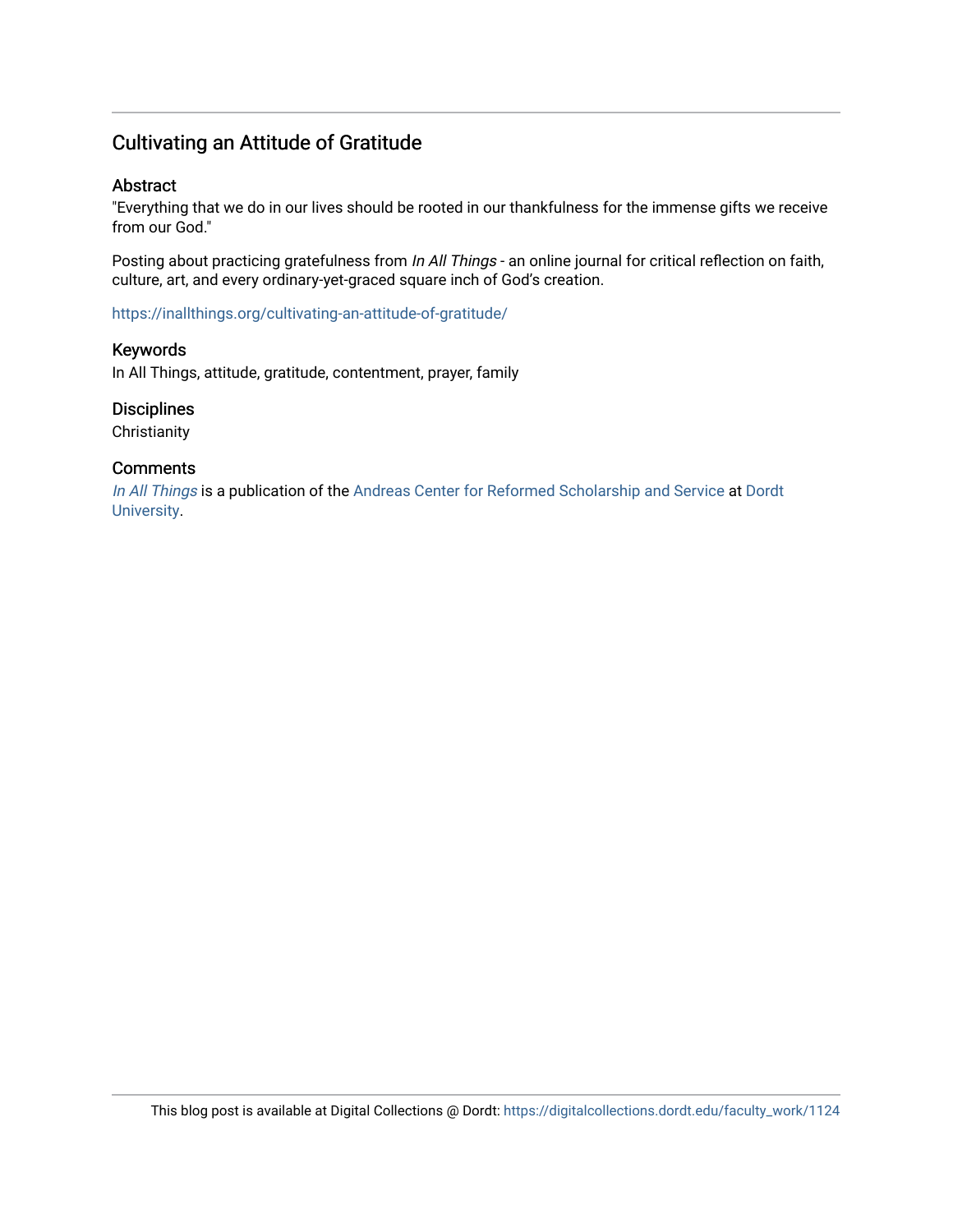

# **Cultivating an Attitude of Gratitude**

# **[Donald](https://inallthings.org/contributor/donald-roth/) Roth, Erin [Olson](https://inallthings.org/contributor/erin-olson/)**, **and Kayt [Frisch](https://inallthings.org/contributor/kayt-frisch/)**

As we approach the season of Thanksgiving, it is important to reflect on how we have been blessed beyond measure by what God has given to us. With these three short essays, three members of iAt's Editorial Board, Erin Olson, Donald Roth, and Kayt Frisch, bring a fresh perspective to what it means to practice thankfulness through journaling, prayer, and song.

## **Erin Olson**

When I was seven, I really wanted a Pound Puppy for Christmas. I had seen all the commercials on TV and thought that stuffed animal would complete my stuffed animal collection perfectly. I hoped for it. I even prayed there would be a Pound Puppy under the tree on Christmas Day. And, you know what? I got that Pound Puppy. I was ecstatic… for a while. After a few weeks, the newness wore off and I stopped toting that stuffed animal everywhere I went. The toy that I thought would bring me so much joy and contentment was soon stuffed away with the others in my room, and I am sure I found something else to wish for.

I would like to say this has changed for me in adulthood, but I still often find myself chasing after things I think will make me happy or make my life easier. I think I'm actually *more* tempted now to seek contentment in things—whether it be my home, my clothing, or my vacations. Dr. Laurie Santos, a professor at Yale, teaches a wildly popular class called *Psychology and the Good Life* in which she enlightens her students of the little "glitches" in our minds that make it difficult to be content, at least not for long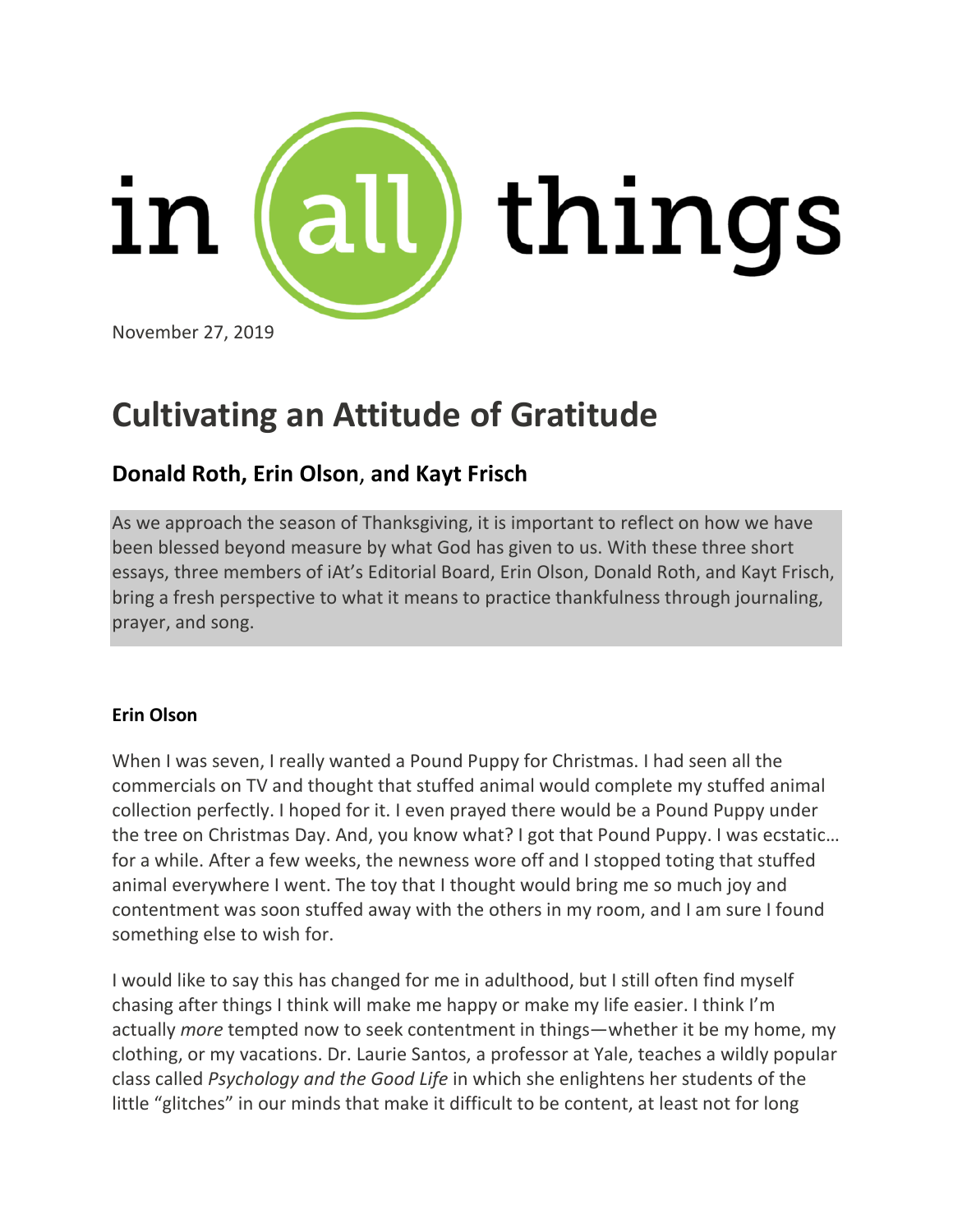(Pinsker, 2019). These things we thought would be great—the new car, the prestigious degree, the big paycheck—end up being sort of just "meh" in the end. We usually just end up in our happiness status quo after the newness wears off. According to Dr. Santos, here's why:

- *Our brain acclimates to new things pretty quickly.* We should shift focus to things that do not last as long so the newness does not wear off. In sum, we should seek "experiences, not things." While the experience may end, we will have memories that will last much longer.
- *We often play the comparison game with other people.* Their lives and their things become a point of reference for our own contentment and happiness. Imagine your life without that simple thing you take for granted. You may feel discontent with the size or shape of your house, but what would you do without it, or who might you have to ask for help if you did not have it?
- *We do not make time to be grateful for what we already have*. We should all "take time to smell the roses." Acknowledging the simple pleasures you usually take for granted like your warm, soft bed or the clear, crisp, cool air of the Midwest during this time of year can really make a difference in helping us feel more grateful and content.

In this season of Thanksgiving, I have been thinking about being grateful and I am drawn to this final bullet point as I attempt to look at my life from a position of gratitude. Even as I have been finishing up writing this piece, I have been reminded to be grateful for the things around me. It's a cloudy, dreary day, but today the temperatures have been well above normal for November and I can still see green grass when I look out my office window. While this time of year can be stressful at work, I can't imagine what I'd do if I didn't have this job that I (most often) love. Just taking the time to notice these things has already slightly shifted my perspective this afternoon. I find this strategy to be even more effective when I take the time to list things I should be grateful for in my journal. In her book, *One Thousand Gifts,* Ann Voskamp shares how she uses her journal as a way to identify and be thankful for the small "gifts" around her. Her book is a beautiful reminder of how even a slight shift in perspective on what we *have* rather than what we *want* can make incredible differences in our overall outlook and position of gratefulness. I encourage you to try it and notice how your perceptions change once you take a moment and look around you. Write down the things you are presently thankful for, no matter how small. Notice beauty in the unexpected places, and when you find yourself struggling to do that, look back at your lists from other days and be reminded of the many simple blessings all around you.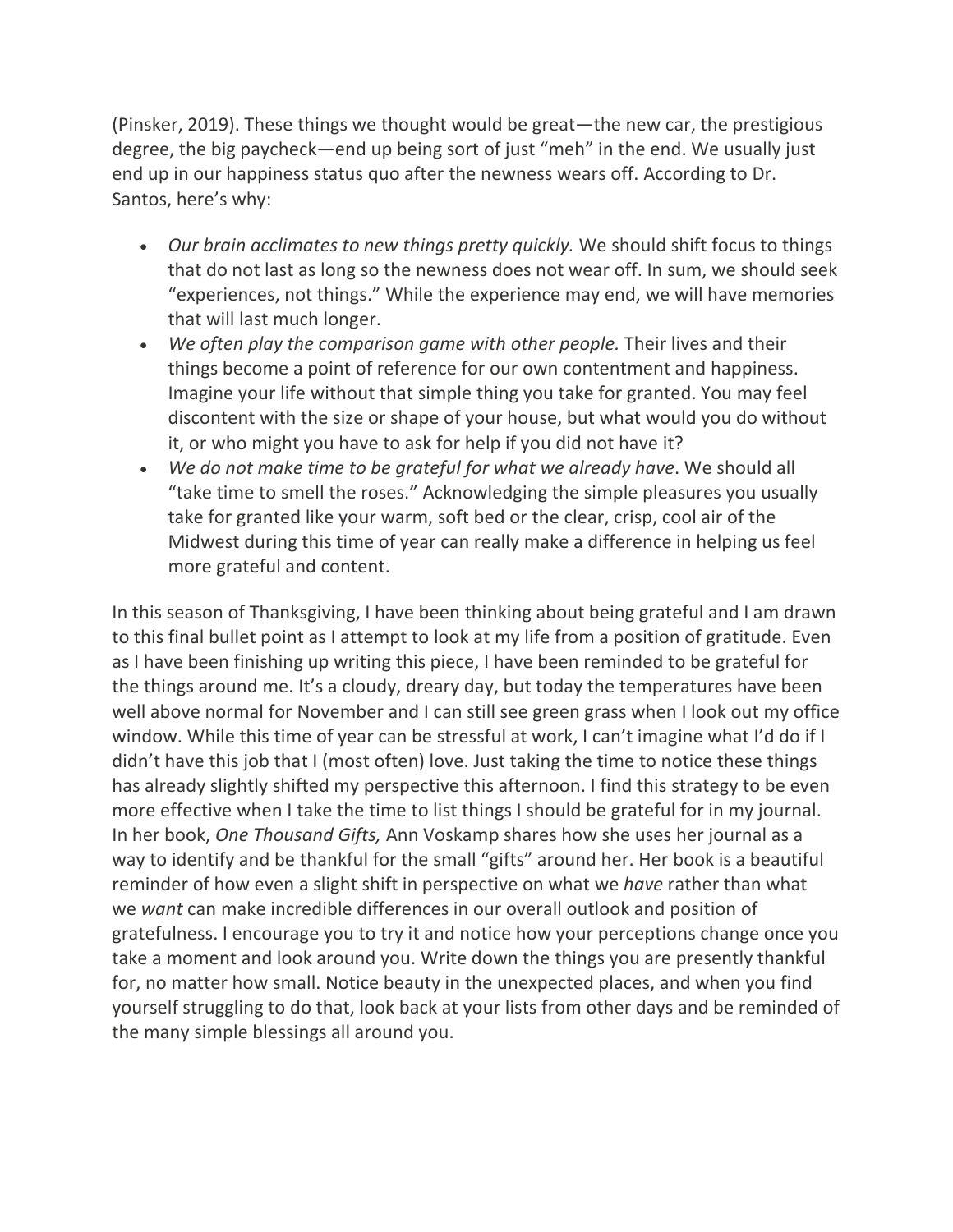### **Donald Roth**

James K.A. Smith argues that we are designed for worship. Our habits and practices nurture longings in us that orient us toward a certain vision of what really matters. Beyond using this as a lens for shaping our understanding of our daily practice, Smith uses this as a call for us to seek to be properly formed (and reformed) by our intentional worship practices. That is, it's not only important *that* we worship, but *how* we worship. Our worship trains us up in habits and dispositions we commonly call virtues, so it can be valuable to flip this lens around to think about whether our worship habits instill the virtues we think they do.

This is something that I was confronted by nearly a year ago during our family's evening worship practice. Starting with our first child, it has been a regular practice for me to sing hymns and Bible songs to my children before bed. As they've gotten older (my oldest is six, so not *much* older yet), they now sing with me more often. Similarly, around the time that my oldest was starting to talk, we incorporated prayer into that time as well, and my kids now consider "sing pray sing" to be an essential part of the pre-bed routine.

Just as I've encouraged my children to sing along with me as they learn the songs we're singing, I have moved from praying for the family to asking the children to pray as well. It was through my children's prayers that I was confronted with a misalignment in our worship, one I hadn't been sensitive to before that point.

When my oldest daughter first started praying, it quite literally sounded like she was sitting on Santa's lap. The entire prayer was "I want this" and "please make this happen." Petitions—typically selfish ones at that—comprised her entire vocabulary for prayer. I know that wasn't all I'd modelled for her, but kids have a way of picking up on what we emphasize, so there was no escaping the fact that a dominant tone of the prayers that my daughter was hearing involved asking God for stuff.

Using Smith's lens, I was convicted. Wish fulfillment is not a virtue that should guide the Christian life. Instead, the [Heidelberg](https://threeforms.org/heidelberg-catechism/) Catechism maintains that the fundamental disposition of the Christian life is gratitude. Everything that we do in our lives should be rooted in our thankfulness for the immense gifts we receive from our God. Of course, we can ask God for things, but I was concerned that my children were viewing their place before God primarily in terms of what He could do for us, not what He has already done.

As a result, we shifted our prayer practice. I would open our prayers, then welcome our children to voice what they are thankful for. Eventually, we've made room for more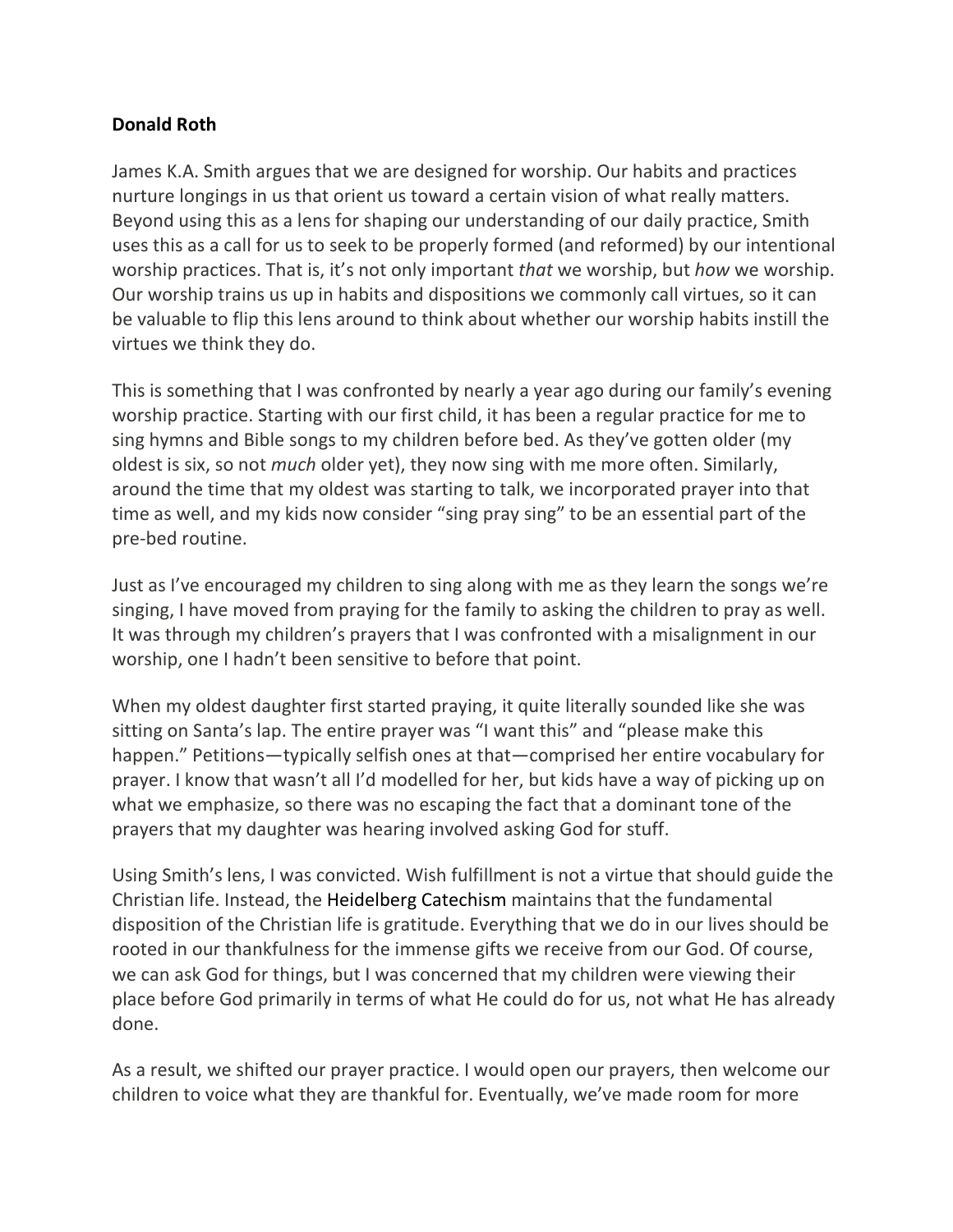petitions as well, but the result has been that my children's spontaneous prayers now start "Dear God, thank you for…" rather than "God, I want…." I was reminded that our children don't have to be taught to ask for things, but they do have to be taught to say "thank you," and that carries over into our prayer lives as well.

## **Kayt Frisch**

Several years ago, instead of giving something up for the season of Lent, I practiced the discipline of thankfulness. The process was simple: each day I recorded something specific that I was thankful for, no duplicates. I really enjoyed the practice, in particular how it helped me pay attention to the good parts of my day, but I struggled to continue after Lent ended. Fast forward a few years and now I have two small people in my life, which is encouraging me to intentionally own my faith and character in a new way as I think about how to pass on the gift of faith. One of the ways that my family does this intentionally is by praying before dinner each night. Because our children like music, we have chosen to make this a song (to the tune of "Frere Jacques"):

> Thank you Father *(Thank you Father)* For our food *(For our food)* Many many blessings *(Many many blessings)* Amen *(Amen)*

About six months ago, we realized that we could use this song as an opportunity to cultivate a spirit of gratitude in our children, using the thankfulness discipline I had practiced that Lent. Now after singing, we go around and ask each person to name one of the many blessings for which they are thankful today. For my husband and I, this practice has help us remember to look for and focus on the good moments in our day, even when our interactions at work or with the kids have been…less than perfect. I wish that I could also say that this has magically and immediately transformed my children (ages 2 and 4) into thankful creatures. It hasn't (in fact, last night my 4 year old, who was having a bad day told me that he was thankful for "nothing"), but I am playing the game long-term here. My goal is to raise children who love God and love their neighbor.

Through the regular repetition of this act I am working to shape their hearts (or orient their *telos*, to borrow from James K.A. Smith) towards thankfulness as people who recognize their blessings come from the Giver of all good gifts. To reinforce this message, during this upcoming season of Advent we are planning to add another layer